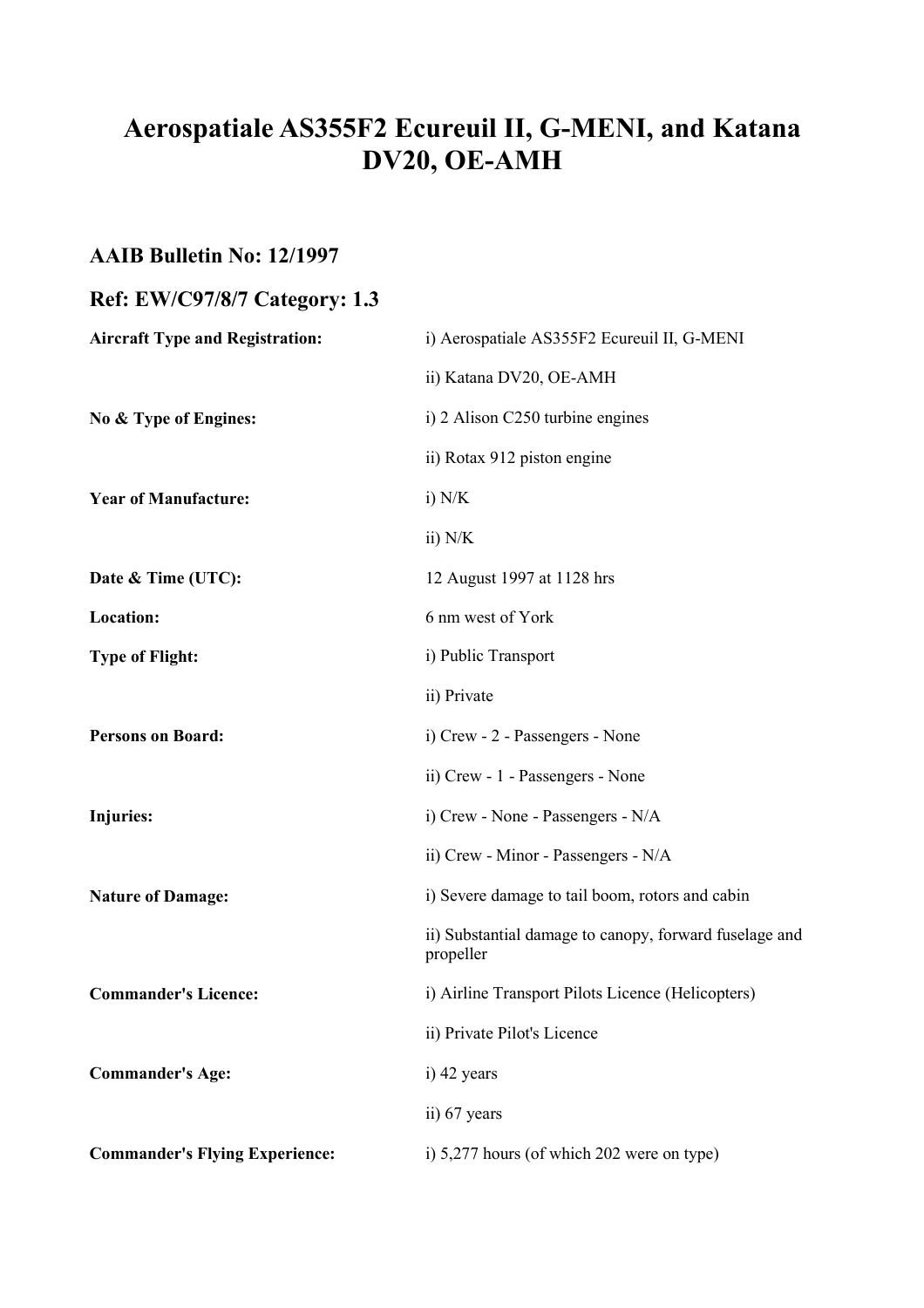Last 90 days - 132 hours Last 28 days - 44 hours ii) 5,000 hours (of which 700 were on type) Last 90 days - 100 hours Last 28 days - 45 hours **Information Source:** AAIB Field Investigation

#### **Synopsis**

The pilot of the aircraft (OE-AMH) was on a VFR flight from Prestwickto the gliding site at Rufforth, 4 nm west of York, cruising initiallyat FL 055 at a speed of 100 kt. The helicopter, (G-MENI), havingcompleted a rotors running refuel at Coney Park industrial siteon the northern boundary of Leeds Bradford airfield was on a VFRflight cruising at an airspeed of 120 kt to a private landingsite at Givendale, 11 nm east of York (Leeds Bradford 080°/32nm). Approximately 6 nm west of York the aircraft and the helicopterwere involved in a mid-air collision, in VMC conditions, at analtitude of approximately 1,900 feet amsl.

#### **History of the flights**

At 1058 hrs the aircraft pilot made contact with the Leeds approachcontroller giving details of his flight and stating that he was"33 MILES OUT OF HARROGATE VRP *(VisualReference Point)* MAINTAINING FL 055 AND TRANSPONDERIS 1460". The controller replied that he had allthe details and assigned him a transponder code of 0415. Oneminute later the helicopter pilot contacted Leeds approach withdetails of his flight inbound to Coney Park to refuel.

The aircraft reached Harrogate VRP at 1120 hrs whereupon the pilotrequested a descent for 'York'. The Leeds controller replied"OSCAR MIKE HOTEL ROGER I HAVE NO KNOWN CONFLICTINGTRAFFIC". At the same time, the helicopter pilot,who was in contact with the Leeds tower controller, lifted fromConey Park and departed for his flight to the east of York. Hewas cleared to route "REMAINING NORTH OF LEEDSAT ALL TIMES.....ROUTE OUT TO THE EAST VFR NOT ABOVE 2,000 FEETON THE QNH 1021 SQUAWK 0417". The helicopter pilotselected the assigned squawk but did not select mode 'C' (heightencoding). At 1122:30 hrs he was handed over to the Leeds approachcontroller who transmitted "...GOOD AFTERNOON;FLIGHT INFORMATION SERVICE". Two minutes later theaircraft pilot requested permission to leave the frequency. Thecontroller said "SQUAWK 7000 BYE BYE". The aircraft pilot complied with this instruction andchanged frequency to Rufforth Air Ground Station on 129.975 MHzwhereupon he was told "....OPERATING ON RUNWAY18 LEFT-HAND CIRCUIT DO NOT FLY BELOW 800 FEET".

At 1125 hrs the helicopter pilot reported at Weatherby and askedto "QSY TO LEEMING". He was alsotold to squawk the conspicuity code of 7000 by the Leeds approachcontroller. The pilot, however, squawked 'standby' in anticipationof being assigned another code by the next ATC controller. Hemade a brief call to Leeming and was told to contact the Linton-on-Ousezone controller on 129.15 MHz. The helicopter pilot establishedcontact with the Linton controller and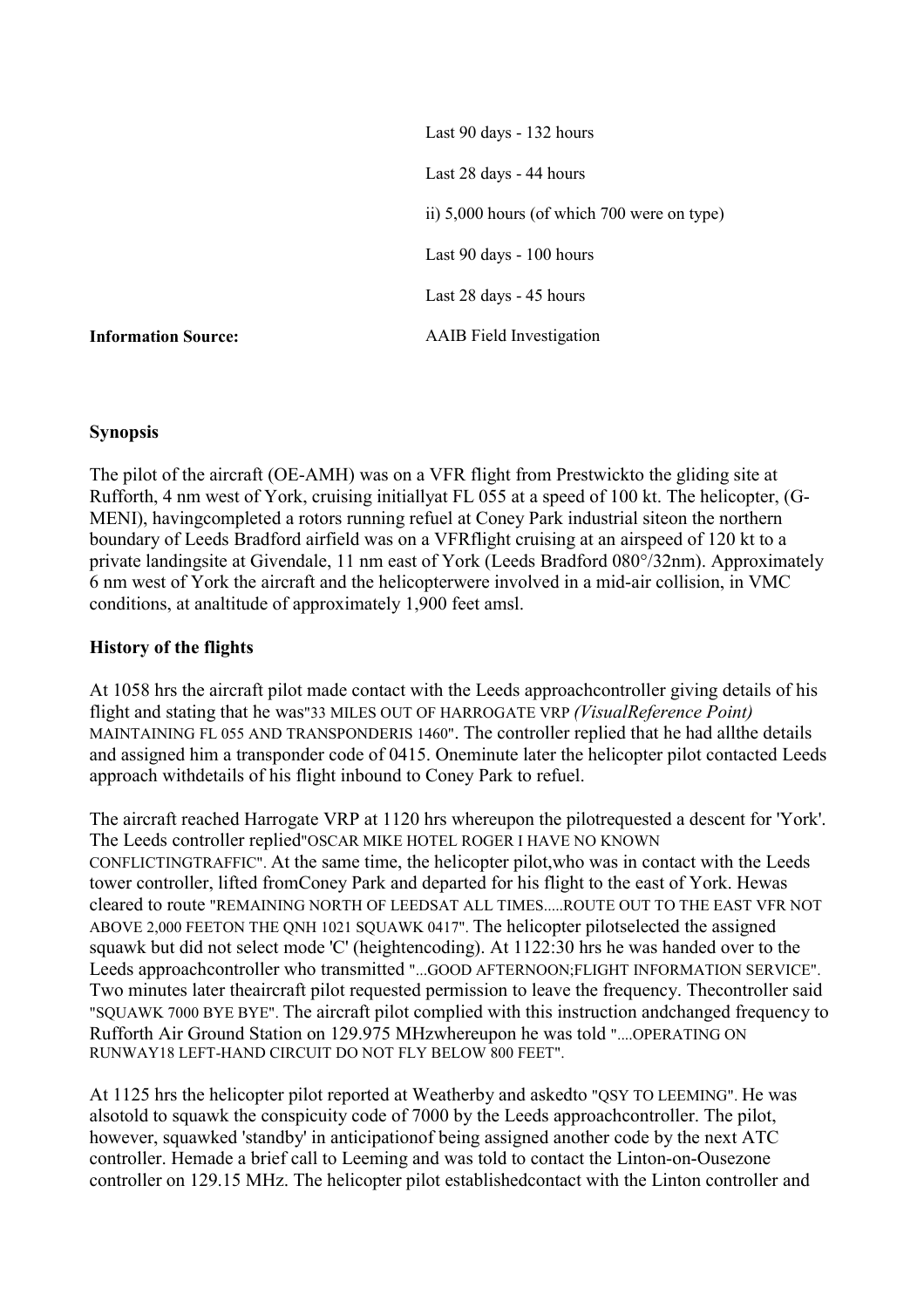transmitted "...TWINSQUIRREL OUT OF LEEDS TO A PRIVATE SITE AT GIVENDALE WHICH ERI'M JUST SOUTH OF THE RACE COURSE *(meaning Weatherby)* WITH ABOUT ANOTHER NINETEEN AND A HALF MILES ON ZERO EIGHT ZEROTRACK, LEVEL AT 2,000, 1021 (QNH), SQUAWKING STANDBY REQUEST RADARINFORMATION". The transmission was given in a ratherhurried manner with only the fundamental elements being assimilatedby the controller. He noted the helicopter's height and headingbut was confused as to its position.

The Linton-on-Ouse controller, who had not been aware of the helicopter'sflight until he received the initial call, instructed the pilotto select code 2641 on his transponder. VHF Direction Finding(VDF) facilities were not available on the Linton zone frequencyso the controller took some time to scan his radar display inorder to locate the helicopter's primary and secondary radar return. Before he could do so the helicopter pilot transmitted "MAYDAYMAYDAY MAYDAY STARSPEED 20 A TWIN SQUIRREL HELICOPTER WITH A MID-AIRCOLLISION....FORCED LANDING JUST TO THE EAST OF WETHERBY". The aircraft pilot was unable to transmit any emergencymessage because his radio had been destroyed.

The other helicopter crew member, also a qualified helicopterpilot seated in the front left-hand seat, did not see the aircraft. Although the helicopter was being navigated using GPS, he wasreferring to a map and his attention was directed within the cockpit. The helicopter commander, seated on the right, only sighted theaircraft, as a white shape on the lower left side through theleft door window, a fraction of a second before the impact. Hehad taken immediate avoiding action by banking and turning rapidlyto the right. This manoeuvre, however, was not sufficient toavoid the collision.

In the collision the helicopter lost its tail rotor and a sectionof tailboom. It immediately gyrated uncontrollably and the forwardspeed reduced to zero. The commander promptly lowered the collectivelever and lowered the nose to increase the forward speed. Healso instructed the other pilot to shut down both engines. Positivecontrol was regained after several rotations as the forward speedincreased to 40 to 60 kt. At approximately 100 feet agl the commanderinitiated the flare using cyclic pitch control. The helicopterresponded by levelling in the normal attitude with the skids atcorn top height. The final descent from this height was arrestedby use of collective pitch control. Just prior to touchdown thehelicopter developed a drift to the left causing the left skidto contact the soft soil first. The cabin rolled around the skidand settled onto its left side. It then spun through 180°as the still rotating rotor blades made contact with the surface. The two crew, who were uninjured, vacated the wreckage immediately. Once clear of the wreckage the helicopter commander used hismobile phone to summon the assistance of the emergency services.

The light aircraft suffered extensive damage to the forward fuselagein the collision but the pilot was able to carry out a forcedlanding into a field. Landing along the furrow line the aircraftwas brought to rest without further damage. The pilot, who hadsuffered minor injuries to his right hand, from fragments of shatteredcanopy, vacated the aircraft immediately.

The weather, recorded at RAF Linton-on-Ouse at 1150 hrs, was finewith a visibility of 10 km, few clouds at 12,000 feet, brokencloud at 25,000 feet, surface wind of 230/05 kt. temperature +28°C,dew point +15°C and a QNH of 1020 mb. The helicopter commanderassessed the In-flight visibility (IFV) as being 9 km.

#### **Aircraft Examination**

Figure 1, derived from damage and witness marks caused to eachairframe, illustrates the relative positions of the helicopterand aircraft at the moment of collision. The initial point ofcontact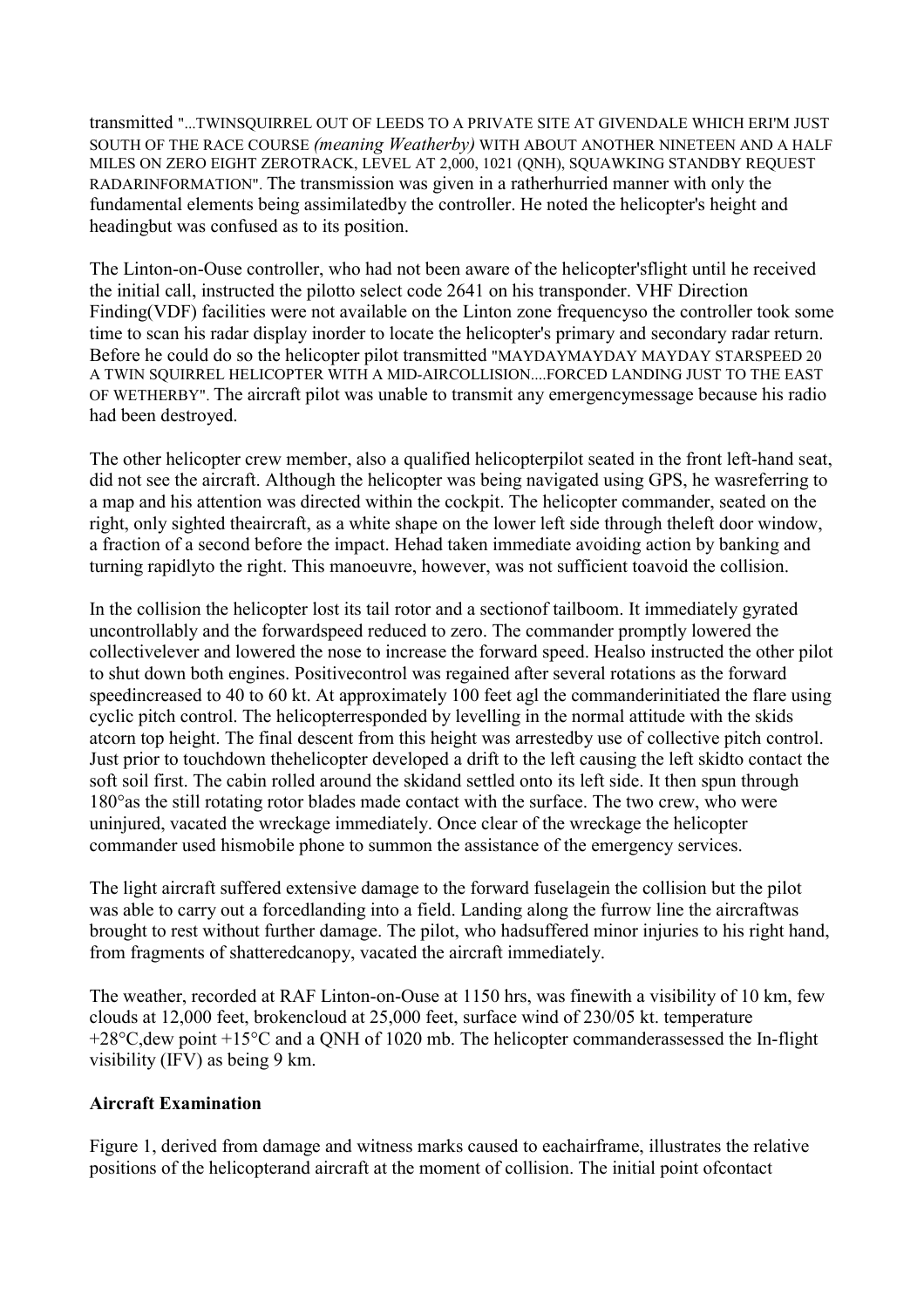appeared to have been between the lower fin/sting of thehelicopter and the aircraft canopy , approximately at its centreline,with the sting then striking the upper portion of the centrallymounted avionics units. As it did so, the tail rotor blades struckand caused serious damage to themselves and the right outer surfacesof the aircraft cockpit and engine cowling (see Figure 2) withaircraft's wooden propeller disintegrating to leave two stubsas it cut through the tailboom. In the collision, the helicopter'stail boom had been completely severed by the aircraft's propellerat a position some 1 to 2 feet forward of the fin. This removed,as a unit, the tail rotor and gearbox, the fin and approximately17 kg of trim weights (see Figure 3) which resulted in a significantforward shift of the helicopter's centre of gravity. Relativelyminor damage/scuff marks were present on the upper surface ofthe aircraft's left wing, and the leading edge of its right tailplanehad been hit by debris to leave a small area of relatively seriousstructural damage.

After the collision both the aircraft and helicopter landed inopen countryside, some 1.75 nm apart. The helicopter landed ina field of standing wheat; the aircraft in a harvested field thathad contained oil seed rape. The separated portion of the helicoptertailboom was found some 250 metres to the south-east of the mainhelicopter wreckage. The area between the aircraft and helicopterwas strewn with minor debris, mostly comprising of aircraft canopyfragments and loose cockpit items. Despite the helicopter comingto rest on its left side, almost no fuel was spilt and there wasno fire. Examination of the aircraft revealed damage associatedonly with the mid-air collision. The helicopter had additionalserious damage to the left skid, tailboom/horizontal stabiliserand main rotor system caused during the landing.

#### **Recorded Data**

#### GPS data

The helicopter was equipped with a sophisticatedglobal positioning system (GPS), comprising a Garmin GPS satellitereceiver coupled to an Argus 7000CE moving map display. The Arguswas connected to the helicopter's compass and so could displayheading. It also contained an accurate piezo-electric sensorto determine current atmospheric pressure and hence altitude. Furthermore, it could self calibrate the pressure sensor to QNH,whilst the helicopter was stationary on the ground, using knownairport elevations from its built-in database. The altitude ofthe helicopter could be displayed to an accuracy of better than50 feet provided that flight sectors were not flown in areas ofhigh pressure gradients. The Argus had an internal battery-backedmemory which would retain, even in the absence of aircraft power,a history of the last ten hours of the helicopter's progress. Spot readings of position, heading, track and altitude were takenevery five seconds, date/time stamped and recorded in the memory.

With the assistance of the manufacturer andthe installer of the equipment, the history data was downloadedfrom the Argus. The data showed that the helicopter had takenoff, made a climbing right turn onto a heading of 084°M andfinally levelled at between 2,100 feet and 2,350 feet.

At the time of the collision the data recordedthat the helicopter was at 2,106 feet and achieving a ground speedof 123 kt. Following the collision, the helicopter made a right-handrapid descent, achieving a maximum descent rate of 5,000 ft/minby 400 feet agl reducing to less than 1,000 ft/min prior to touchdown. The time from collision to touchdown was between thirty and thirtyfive seconds. It was not possible to determine the yaw rate duringthe descent as the five second recording interval of heading datawas probably longer than the period of rotation of the helicopter.

Radar data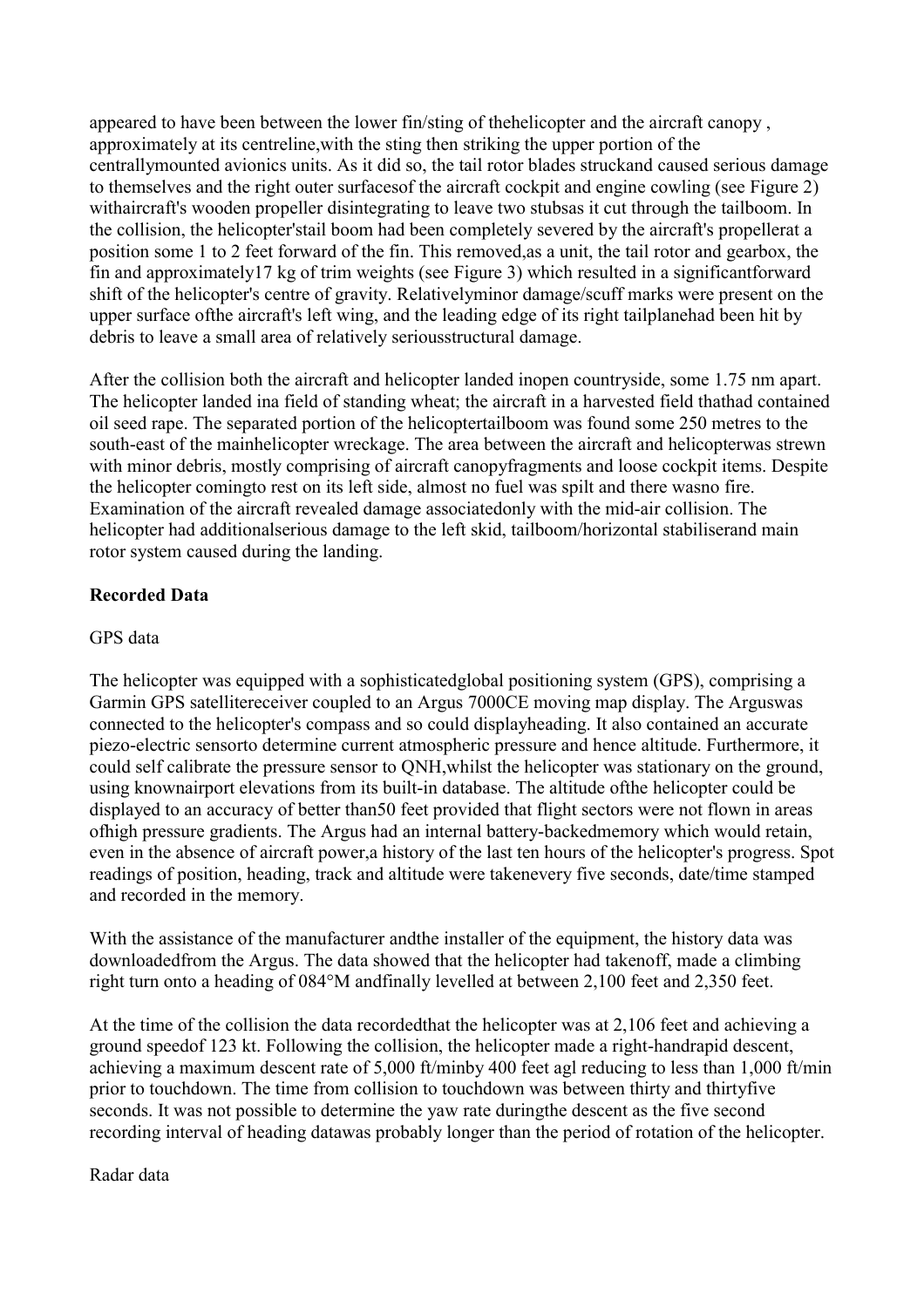Radar Information displayed in the Leeds approach control roomwas recorded. Primary returns are processed from the radar headon the airfield. Secondary returns and mode 'C' information areadded electronically to the radar display from the radar headat Claxby. A playback of the recorded data showed that the aircraft'sprimary return, secondary response and mode 'C' height readoutwere displayed continuously within the radar's range up to thetime of the collision. The helicopter's primary return was displayedfrom the time of take off to the time of the collision. Its secondarysquawk, without mode 'C,' was displayed until 40 seconds before the impact and again 8 seconds before the collision, when theLinton-on-Ouse assigned squawk was displayed.

#### **Manual of Air Traffic Services (MATS) Part 1**

MATS Part 1, contains instructions and guidance to controllersproviding air traffic services. Chapter 1 gives detailsof Air Traffic Services. Relevant extracts are reproduced below:

#### **Flight Information Service**

A flight information service is a non-radar service provided forthe purpose of supplying information useful for the safe and efficientconduct of flight. This includes information about weather (includingSIGMET), changes of serviceability of facilities, conditions ataerodromes and any other information pertinent to safety. Somecontrollers may wish to allocate a discreet squawk to aircraftin receipt of a flight information service, for monitoring andco-ordination purposes. If this is done then the aircraft mustbe identified and the correct validation and verification procedureused. Pilots must be left in no doubt that they are receivinga flight information service only.

.... All air traffic units shall provide flight information andalerting service to aircraft under their jurisdiction.

....Traffic information shall be passed and traffic avoidancegiven to aircraft on any occasion that a controller considersit necessary in the interests of safety.

#### **Information literature**

The Civil Aviation Authority publish a series of General AviationSafety Sense leaflets one of which (leaflet 8C) is titled 'AirTraffic Services Outside Controlled Airspace'. Included in thecontents is a section on 'Non-Radar Services'. The paragraphsrelating to Flight Information Services (FIS) are reproduced below:

#### **Flight Information Service (FIS)**

This non-radar service provides information to assist with thesafe and efficient conduct of your flight. You should considerthis service as a minimum when planning a flight. The informationavailable may include:

Weather

Serviceability of navigation and approach aids.

Conditions at aerodromes.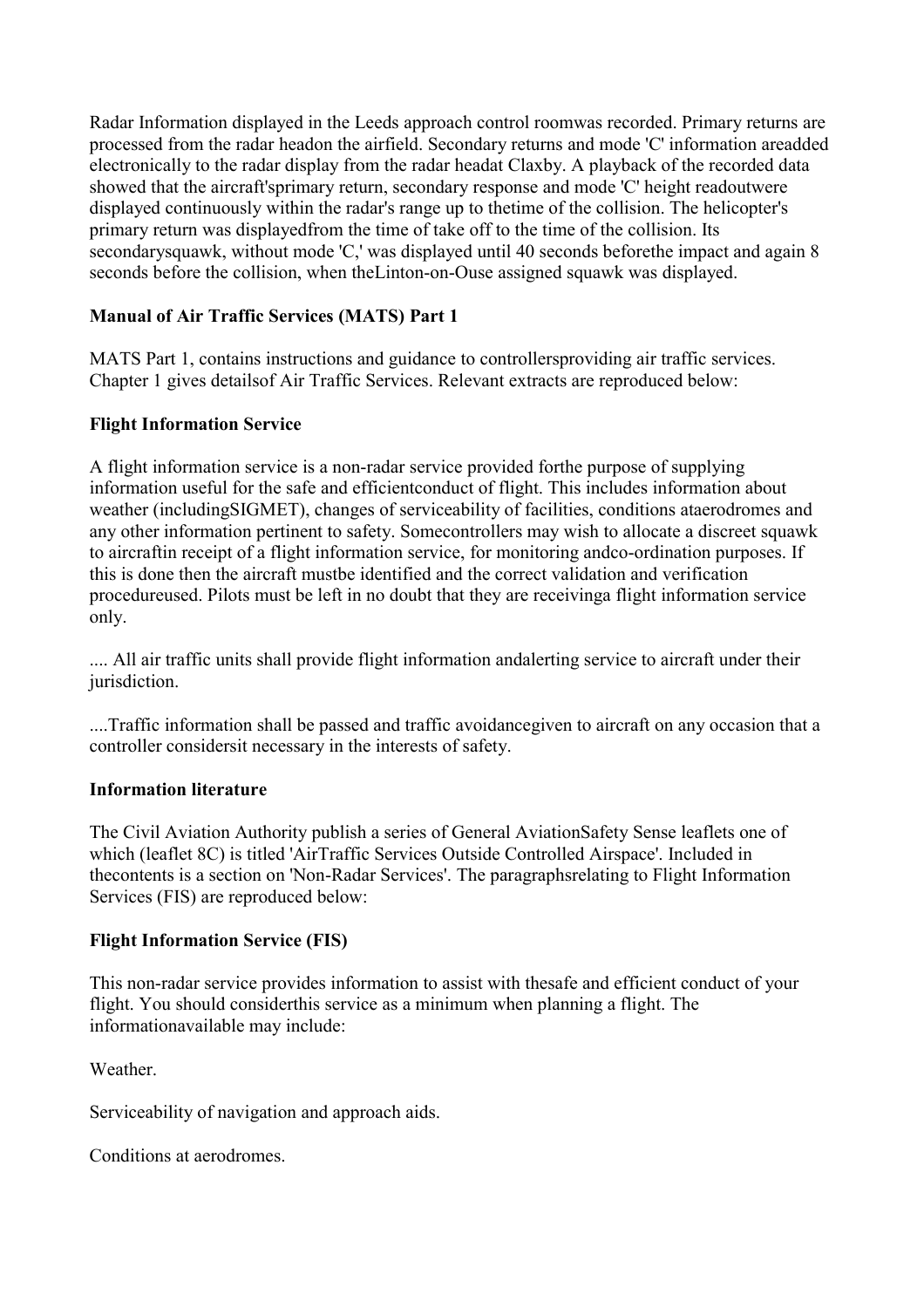Other aircraft reported in your area, which are in contact withthe FIS.

Other information pertinent to flight safety.

Remember that use of FIS is not intended to replace pre-flightplanning, nor is it intended to be a comprehensive source of informationon the presence of other aircraft. The controller may be ableto provide information aircraft in your vicinity that have beenreported to him, but it is unlikely that he will be aware of allaircraft that may affect your flight, ie warnings of conflictingtraffic are far less likely to be given under a FIS than underRAS (Radar Advisory Service) or RIS (Radar Information Service). Most ATSUs can provide a FIS within their local areas. ThoseATSUs which provide RAS and RIS can normally offer a FIS whenconditions prevent them from providing a radar service.

#### **Conclusions**

The collision took place outside controlled airspace in VMC conditionswhen neither aircraft was receiving a service from an ATC unit. The Leeds approach controller had terminated his 'contract' witheach pilot when they had changed frequency to Rufforth and Linton-on-Ouserespectively. The Rufforth A/G station could only pass airfieldinformation to the aircraft pilot and the Linton-on-Ouse controller,who had not yet identified the helicopter, entered into a verbal'contract' with him. The primary means for collision avoidancetherefore was 'see and avoid' in which each pilot was responsiblefor his own lookout in order to see and avoid conflicting traffic.

The light aircraft was fitted with a 'bubble' canopy allowingexcellent vision horizontally through some 270°, subjectto the physical limitations of pilot head movement and fuselagestructure behind him. The helicopter was however approachingthe aircraft, with a closing speed of 20 kt, from behind the pilot'sright shoulder; an area of the sky that was difficult, if notimpossible, to scan. The helicopter was in a gentle decent atthe time of the collision with the aircraft on a bearing of 350°relative. The commander's view of the area ahead, below and tothe left, was obstructed by the instrument panel. The left seatoccupant, who was in a better position to have seen the Katana,was 'head down' studying a map.

When the pilot of the light aircraft requested a descent from FL 055 the Leeds approach controller was not aware of any trafficto conflict with his descent. The pilot had already been assigneda squawk and the aircraft's primary and secondary radar returns,with a mode 'C' height readout, were visible on the radar displayin the Leeds approach control room. Two and a half minutes later,at 1122:30 hrs, the helicopter pilot made contact with the approachcontroller for his flight to the east of York. He had also beenassigned a Leeds squawk and the helicopter's primary and secondaryreturns were visible on the radar display. The helicopter's heightwas not displayed as mode 'C' had not been selected by the helicoptercommander. In response to the helicopter pilot's initial callthe controller confirmed that he was to receive a flight informationservice.

Notwithstanding the above, for two minutes both aircraft werein contact with the Leeds controller and both aircraft were onconstant converging tracks. The controller had allocated eachaircraft a discreet squawk which could have been used for monitoringand co-ordination purposes. The controller was very experienced,the traffic load was light and he could have been expected, as'best practice' to have predicted that the aircraft would comewithin close proximity to each other and hence could have informedeach pilot as to the possible conflict. Armed with this informationboth pilots would have been alerted to scan the relevant sectorsof the sky thus enhancing their abilities to 'see and avoid'.